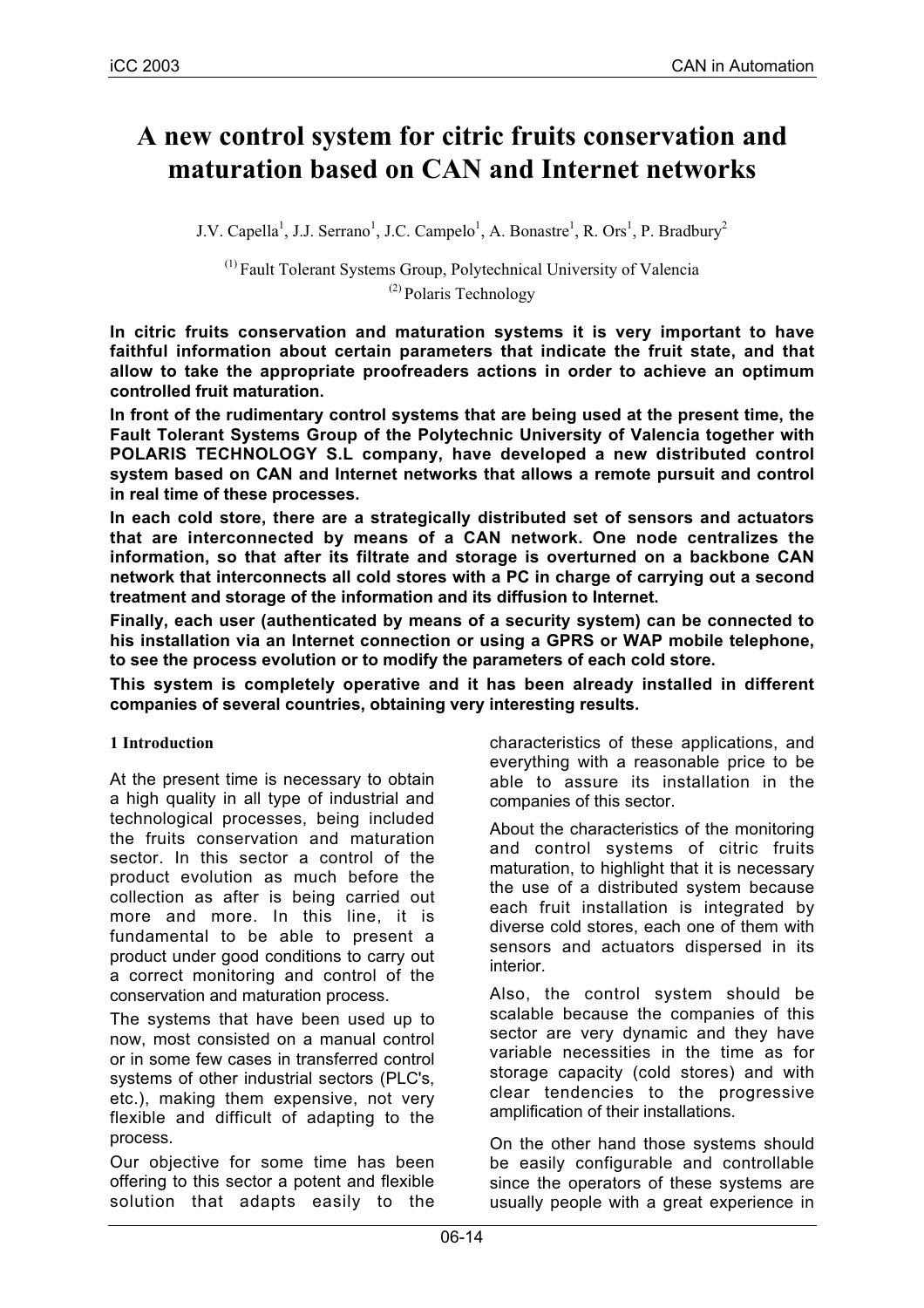



topics related with the citric fruits but limited computer science knowledge.

Lastly, aspects of security and dependability should not be forgotten, what forces to facilitate to the proprietors or taken charge a sure access and in real time to the information of the state of their installations, since a system failure can cause the lost of tons of fruit, with the rising economic damage. Also, with this system they can have the same information that they would have in the case of being personally before the system but without being had to displace physically to the installation. In this manner two important benefits have been obtained, first, the tranquility of knowing in all moment (even from the home) that the system works correctly. The second it consists on the possibility of reacting quickly before any anomaly that was detected.

For everything, a distributed system with the previous characteristics has been designed and implemented [1]. This system is based on a hierarchy of networks, formed by two CAN networks [2] (one backbone or dorsal and another local to each one of the cold stores) and Internet, offering through the last one the possibility to obtain all the system

information, and even the possibility to send it orders.

### **2 Citric fruits conservation and maturation system**

### **2.1 Structure of a citric fruits conservation and maturation installation**

These installations, as can be seen in figure 1, are constituted by one or several annexed industrial premises in whose interior several cold stores of big dimensions are harbored (able to harbor several tons of fruit). Also exists a control room and other elements like offices, conveyor belts to pack the fruit, quality control laboratories, etc.

Each cold store has a refrigeration system. forced ventilation (that consists in several fans of variable speed), an humidifier system, an ethylene injection system, as well as several sensors of temperature, humidity (absolute and relative), CO2, etc. Also, is necessary to dispose in each cold store several sensors to measure in a more precise way these magnitudes due to the enormous proportions of the cold store (see figure 2), that which originates certain dispersion of these along all the cold store volume.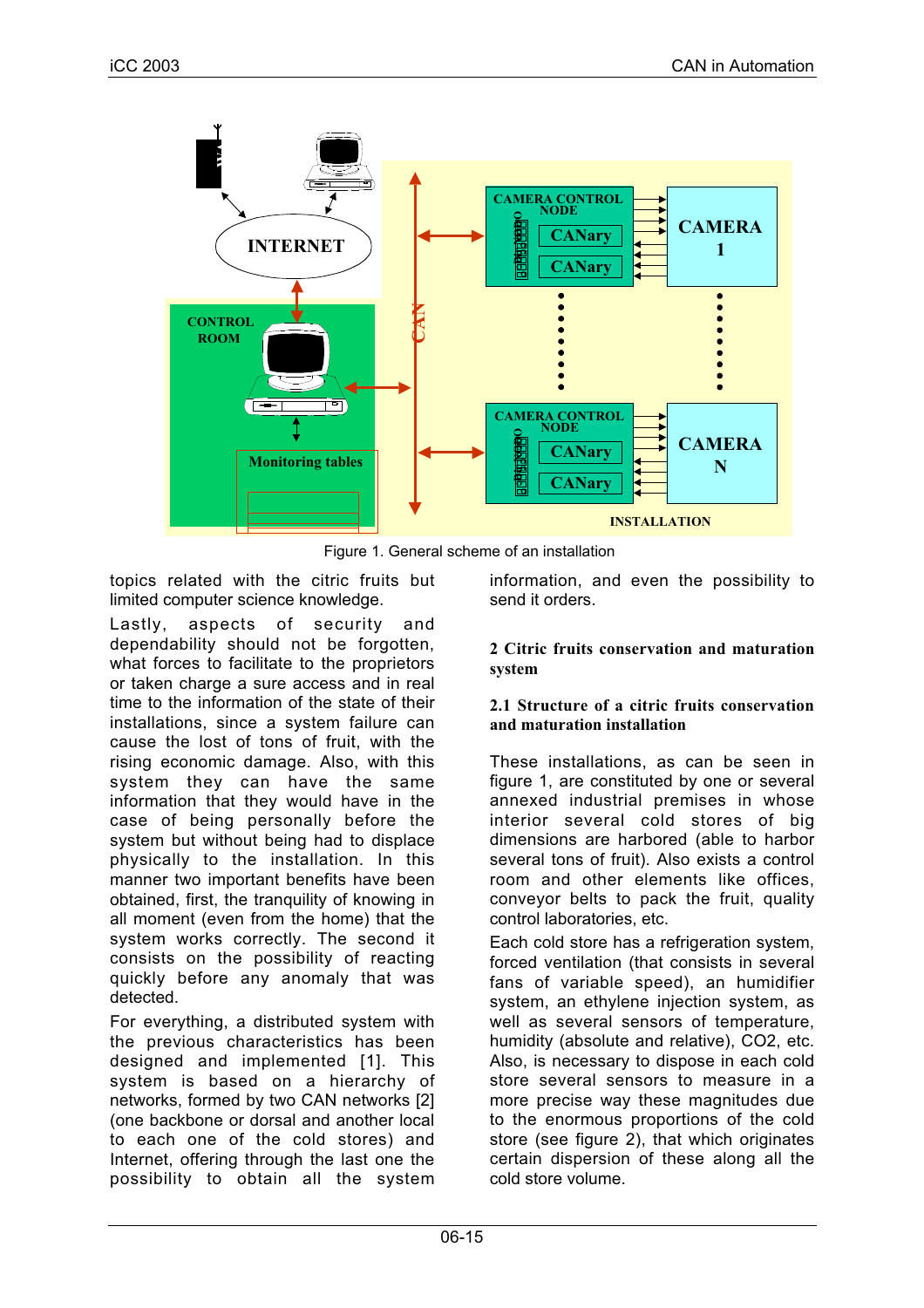

Figure 2. Photography of a cold store

#### **2.2 Citric fruits conservation and maturation process**

The citric fruits after their collection should cross a set of typical phases conducive to their conservation and maturation. These phases corresponds with the states in those that a cold store can be, and they are the following ones:

1. Reception state: the cold store is filled with the fruit that comes directly from the field, and that after its reception and cleaning is stored in big drawers that are transported to the interior of the cold store. Being therefore necessary to proceed to a cooling and homogenization of the fruit (because it is hot) until reaching the conservation temperature, passing to the following state.

2. Conservation state: In this state the cold store is maintained in some controlled conditions of temperature, humidity and ventilation, trying to stop the maturation of the fruit insofar as possible.

3. Maturation state: The fruit is submitted to a process in which by means of the progressive increment of the temperature in an atmosphere controlled with an appropriate proportion of ethylene and ventilation, a change in the fruit color takes place, as well as the fruit is located under the transport conditions. When this phase finishes, the product leaves the cold store toward the tapes of having packed and later on toward the trucks that transported it toward the smallest sale points.

4. Stop state: The cold store is empty, awaiting the new collection campaign.

5. Alarm state: The system transits to this state in an automatic way after the detection of some malfunctioning due to the lack of electric fluid or to the damage of some critical devices of the system (refrigeration system, ventilation, etc.).

### **3 Control system architecture**

A distributed system with a hierarchy of networks has been developed to carry out the monitoring and control of the process of citric fruits conservation and maturation. Internet is in the upper level and allows a remote access to the system, so much to obtain information of the operation of the same one as to be able to modify the variables of this. The intermediate level is formed by a CAN network, called backbone, and has as mission the interconnection of all the cold stores with a main computer. Lastly, in the lower level appears a CAN network in each cold store of the installation to interconnect all the present nodes in the same one.



Figure 3. Hierarchy of networks and system architecture

This hierarchy, that can be observed in the figure 3, allows to divide the system in three subsystems. The first of them formed around Internet would be constituted by the main computer and any other device (PC's PDA's, mobile telephones, etc.) connected to this network. The second subsystem would be formed around to the CAN backbone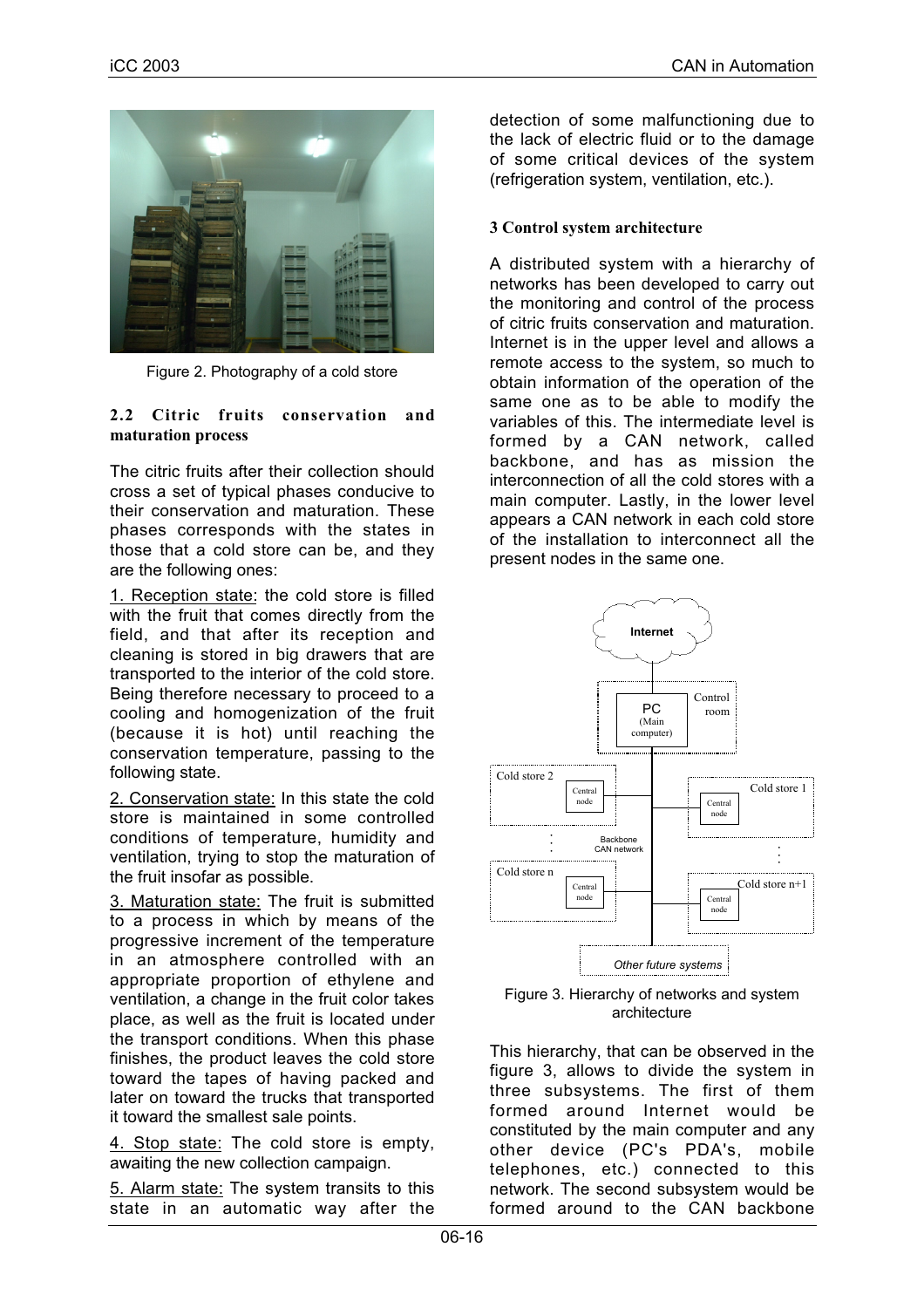network that connects the main computer and the central cold store nodes. Lastly, the third subsystem formed around to the local CAN network and composed by the central cold store node and all the S/A nodes (see figure 4), existing a subsystem of this type for each cold store of the installation.



Figure 4. Central node and satellite nodes of a cold store

In the following sub-sections, the mission of each one of the system nodes is described, as well as details of its implementation and operation.

## **3.1 Main computer**

The main computer mission is to store locally all the information of the different cold stores, and through Internet offer this information to the user and even to receive orders from the installation responsible (previous authentication).

It is a personal computer located in the control room that has access on one hand to Internet, by means of the connection that the company has, and on the other hand has a CAN network card that connects it to the backbone network.

# **3.2 Central cold store nodes**

This type of nodes has as mission, to centralize all the cold store information, picking up this of each one of the nodes of the same one, storing it and after its processed to transfer it through the backbone network to the main computer. It should also control the cold store executing the control algorithms that it disposes, and respond to the commands that the operator sends through the main computer.

These nodes, as can be observed in the figure 5, have two independent CAN connections, one that connects it to the local cold store network and another to the backbone network. On the other hand these nodes have some micro-switches that allows to associate to these nodes an address that corresponds to the number of the cold store that they control. On the other hand it is not necessary to give the address of this node inside the local cold store network, since this is fixed and it corresponds in all the cold stores to the node "1".

The implementation of these nodes have been carried out by means of 8 bits microcontrollers [3] (which possesses a CAN channel) and by means of a SPI link is connected to a CAN UART that provides the second CAN channel.



Figure 5. Central cold store nodes structure

## **3.3 S/A nodes**

The Sensor/Actuator nodes (S/A nodes), as their name indicates are nodes that have connected the sensors and necessary actuators in each cold store, being connected directly to the different parts of the process, and being standard nodes that it is not necessary to configure.

At the moment there are implemented three types of S/A nodes:

Sensor nodes. This nodes have three analogical inputs, sensors of humidity, temperature and CO2 can be connected to this inputs, and the nodes send the value of these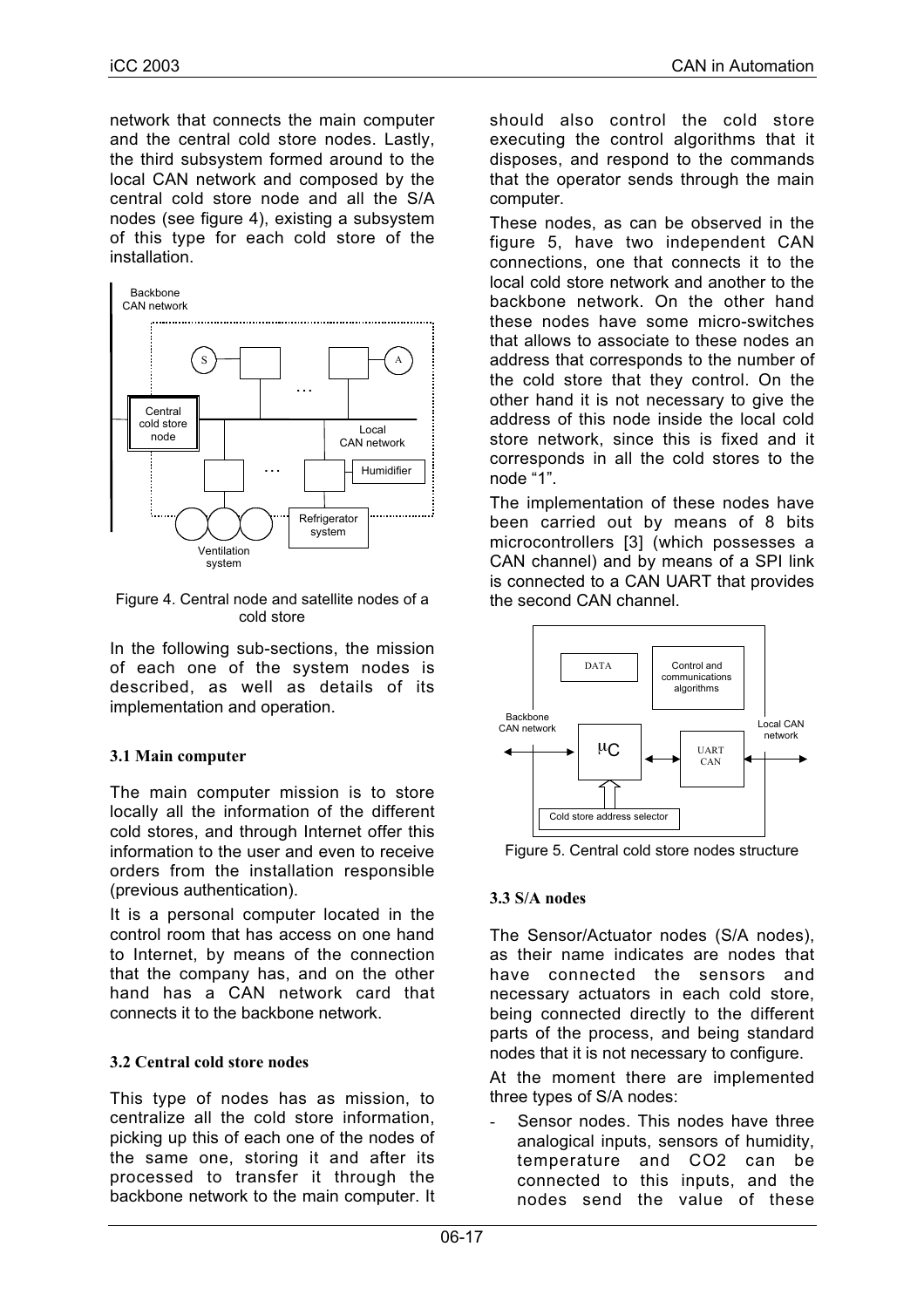magnitudes periodically through the network. The sensors that one node has installed is indicated by means of some micro-switches –sensor presence selector– (see figure 6).



Figure 6. S/A nodes structure

Digital I/O nodes. By means of their three digital outputs they can control elements like the refrigerator, humidifier, etc., and with their three digital inputs obtain information about elements as the door (open/close), switch (cold store on/off), besides fallen of force, etc.

The operation of these nodes is the following one, from the cold store control node a message can be sent in order to activate / disable each one of its digital outputs, and this nodes send a message to the central cold store node every time that a change in their inputs occurs (see figure 7).



Digital outputs

Figure 7. Digital I/O nodes structure

- Ventilation control node: It is a node that carries out the speed control of the fans. For it, as can be observed in figure 8, it has a zero crossing detector, a triac based circuit to feed the fans, and a circuit for feed the speed [4]. With these circuits and the appropriate PID control is able to locate the motor speed to the level received through the network.



Figure 8. Ventilation control nodes structure

All these nodes have been implemented by means of Atmel CANary microcontrollers. Each node also has some micro-switches to assign them an own address inside the local network of each cold store.

On the other hand, two communications protocols over CAN have been designed. The first one for the backbone CAN network, allows the exchange of messages among the main computer and the central cold store nodes, and the second one for the CAN network of each cold store. Given the application characteristics the messages are very guided to different functionalities of each one of these systems. The message identifier is divided in two fields, in the lower part is placed the identifier of the node involved in the system (cold store address for the backbone network and node address for the local network), and the message code is placed in the upper part.

### **4 System implementation**

Two types of programming environments exist in the system, one of higher level that is located in the main computer based on Linux to consider this operating system very robust for an application of these characteristics [5], where all the control programs are located, and it is carried out the data storage and distribution through Internet.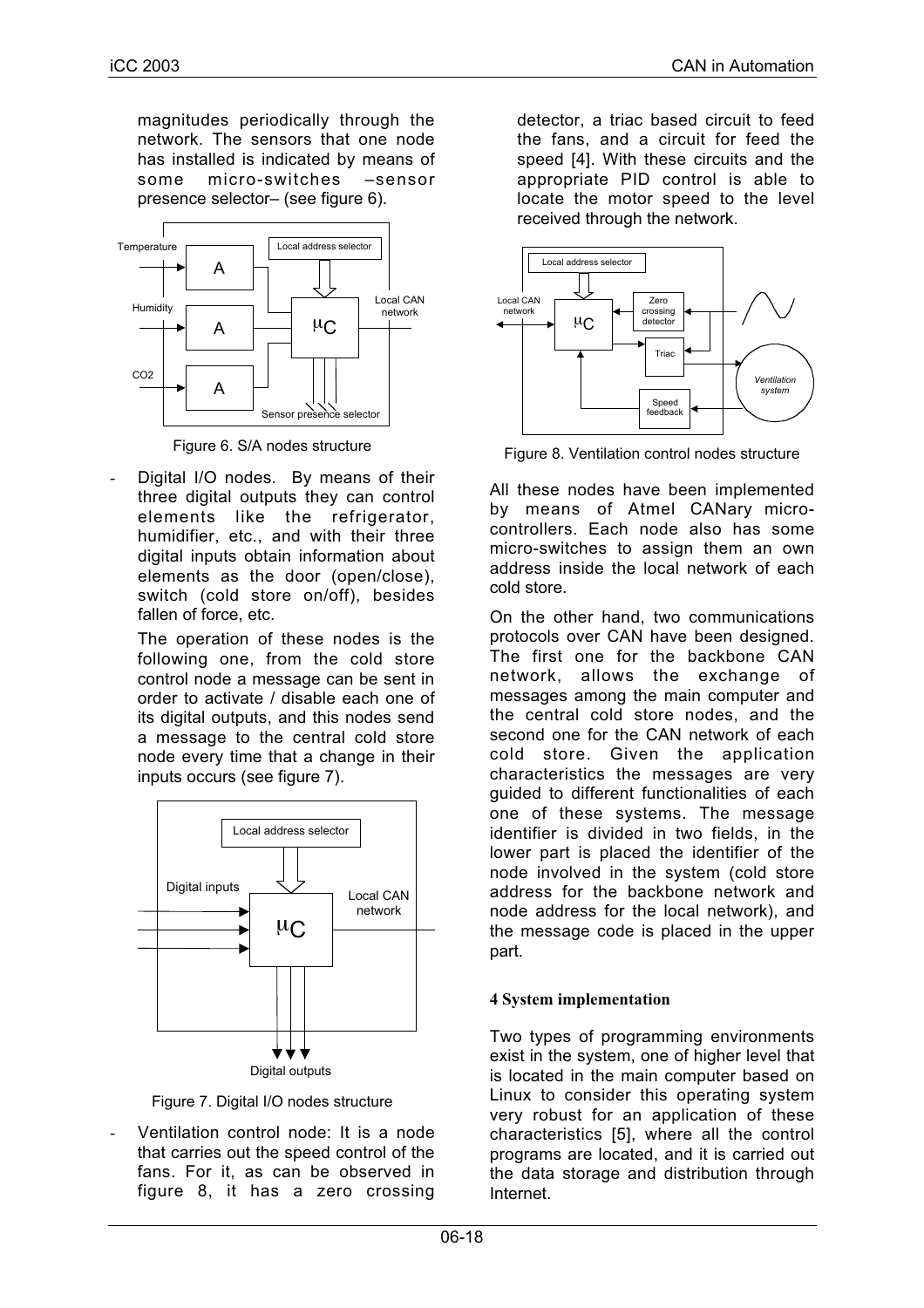The control programs have been developed with the C++ language, having two functionalities, on one hand the collection of information over the CAN backbone network, their storage and later publication toward the web, and another in charge of to pick up the commands that the responsible orders and send them to the pertinent cold store.

This application of the main computer is personalized for each installation by means of a configuration file where is specified all the installation characteristics, such as number of cold stores, sensors and actuators for each cold store, satellite nodes inside each camera, etc.

The SQL server system database is used to store all the generated information, so that it is simple its distribution by means of the web server through Internet, as well as the users administration [6].

When the main computer starts up, it can be a warm start (due to a fall of tension in the system, computer reset, etc.) in which case the computer continues working in the same way that before the fall, or it can be an cold start, in this case the computer reads the configuration file, and through the CAN backbone network it configures the central cold store nodes, particularizing the operation of each one of them to the characteristics of the assigned cold store. The difference among a warm or cold start is detected by the main computer through the information that has stored in disk.

Once the central cold store nodes have received the configuration information they wait until the operator sends the start command. When the cold store is filled with fruit, the responsible sends through the main computer to this camera the order of passing to the reception phase, so that the cold store node begins to control in the appropriate way this cold store. When the conditions that determine the end of the reception phase are reached, the system passes automatically to the maintenance phase, phase in which will remain until the user orders to pass to maturation phase.

Although this obeys a normal operation, conditions like the lack of electric fluid or the mishap of critical devices can happen.

If a lack of electric fluid is detected, the cold store node passes to alarm mode, continuing with the monitoring of the system, obviously without being able to exercise any control operation on the same one. When the electric fluid returns, the node continues working the same as before the fall, but without leaving the alarm mode, with the purpose of that the operator is aware of this event and act in consequence. Later on the operator will be who orders the alarm mode exit.

In case of malfunction of some critical subsystem, the system also spends to the alarm mode and the user's intervention is expected, so that after paying the cause that causes the entrance in this mode, order to leave the same one.

The central node carries out the pertinent functions in order to the system evolves in the way that has ordered the responsible through the main computer and the backbone network. For it, the node executes the control algorithms, which obtain information of the different sensors of the system through the local cold store CAN network, calculates the appropriate control actions, and sends these through the cold store network to the actuators nodes so that these apply them. The satellite nodes operation comes defaulted from its fabrication, and they carry out the corresponding functions according to the node type.

In this manner, the nodes that have coupled sensors of temperature, humidity or CO2 transmit periodically the value of these variables. On the other hand, the node that controls the fans receives the speed parameter and by means of a PID algorithm makes that the ventilation is adjusted to this value. Finally other nodes are in charge of activate/disable, according to the received orders, the refrigerators, humidifiers, etc. or to transmit the changes that take place in doors, switches, etc.

Optionally, certain companies request to enlarge the system, besides the cold store control, so that other systems like conveyor belts, weighing systems, etc. This is easy to implement by means of the appropriate nodes connected to the backbone network.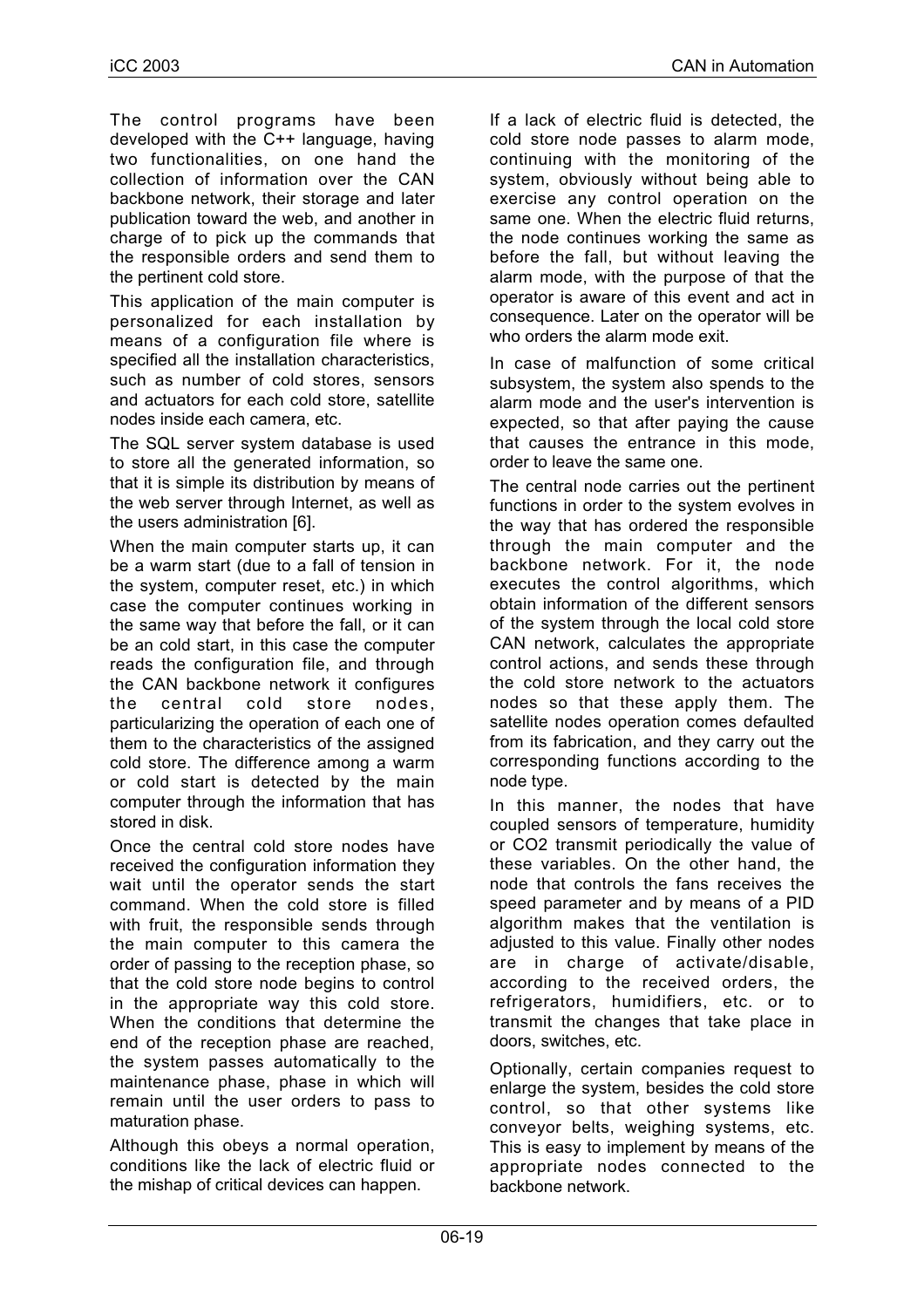### **5 System operation**

The system is designed to be controlled from an intuitive and friendly environment (these systems will be managed for personal with great experience in the maturation of citric fruits but few computer knowledge).

In the main computer based on Linux operating system the Apache web server has been installed, due to their high reliability, to serve all the information about the installation stored in the main computer to the remote or local authenticated users [7].

The HTTP protocol can be used to access this information [8], in this way the operator can be connected from any computer connected to Internet and even from the modern mobile telephones or PDA's (different versions of the graphical interface exist –some with more graphic power than others– so that it is possible to select the most appropriate in function of the device (PC, PDA, mobile phone, etc.). Also a WAP server was developed to be able to access this information with the mobile telephones that only had this protocol.

Each implemented installation is provided with an IP address, corresponding to the main computer of this installation. When the user access to this page, after to be authenticated and to select the format in which wants to visualize the information, a main page from which has a total access to all the services of the application appears, these services can be divided in two big groups, monitoring and change of operation values.

In this web page the basic information of all the cold stores is visualized (state: reception, conservation, maturation, alarm or stop, temperature, humidity, etc.) being able to select a concrete cold store, in this case the user gain access to all the information about the same one, obtaining the current value of all the cold store variables as well as a historical graph of the evolution that has had each one of them during a selected period of time. Starting from this cold store window, and previous authentication as responsible for the same one, a new window appears from which is possible to change the

operation values of the different elements to control in the cold store (fan speed, % ethylene, humidity, etc.).

As it has been indicated in the previous paragraph, two user types exist in this application: an user with permissions to see what is happening in the different cold stores, and another more privileged user that is the only able to change the operation variables, being the responsible for the correct evolution of the process. This has arisen as a detected necessity in our experience in the development of these systems, when seeing that not everybody should have capacity to modify the operation system values given the disastrous repercussions that these changes could have on great quantity of fruit.

### **6 Conclusions**

A control system for the conservation and maturation of citrus has been presented. This innovative system is fruit of the experience of the Polaris Technology S.L company and the Fault Tolerant Systems Group GSTF in applications of these characteristics.

The developed system is a distributed system formed by a hierarchy of networks with the necessary characteristics of flexibility, scalability, dependability and easy installation and operation, also provides a perfect adaptation to the necessities of this type of installations, everything with a competitive price.

This distributed system is vertebrate around two CAN networks, since this industrial network offers the previous characteristics. The nodes are implemented by means of low cost microcontrollers of 8 bits. In the nodes design it has been tried that few types of different nodes exist and each one of them has a predetermined generic operation.

Nowadays several installations of the presented system exist, in which has been able to verify in the practice the correct system operation, their installation and maintenance easiness, as well as the tranquility that this system offers to the installation responsible, since he can know in real time what is happening in his installation, even in a remote way.